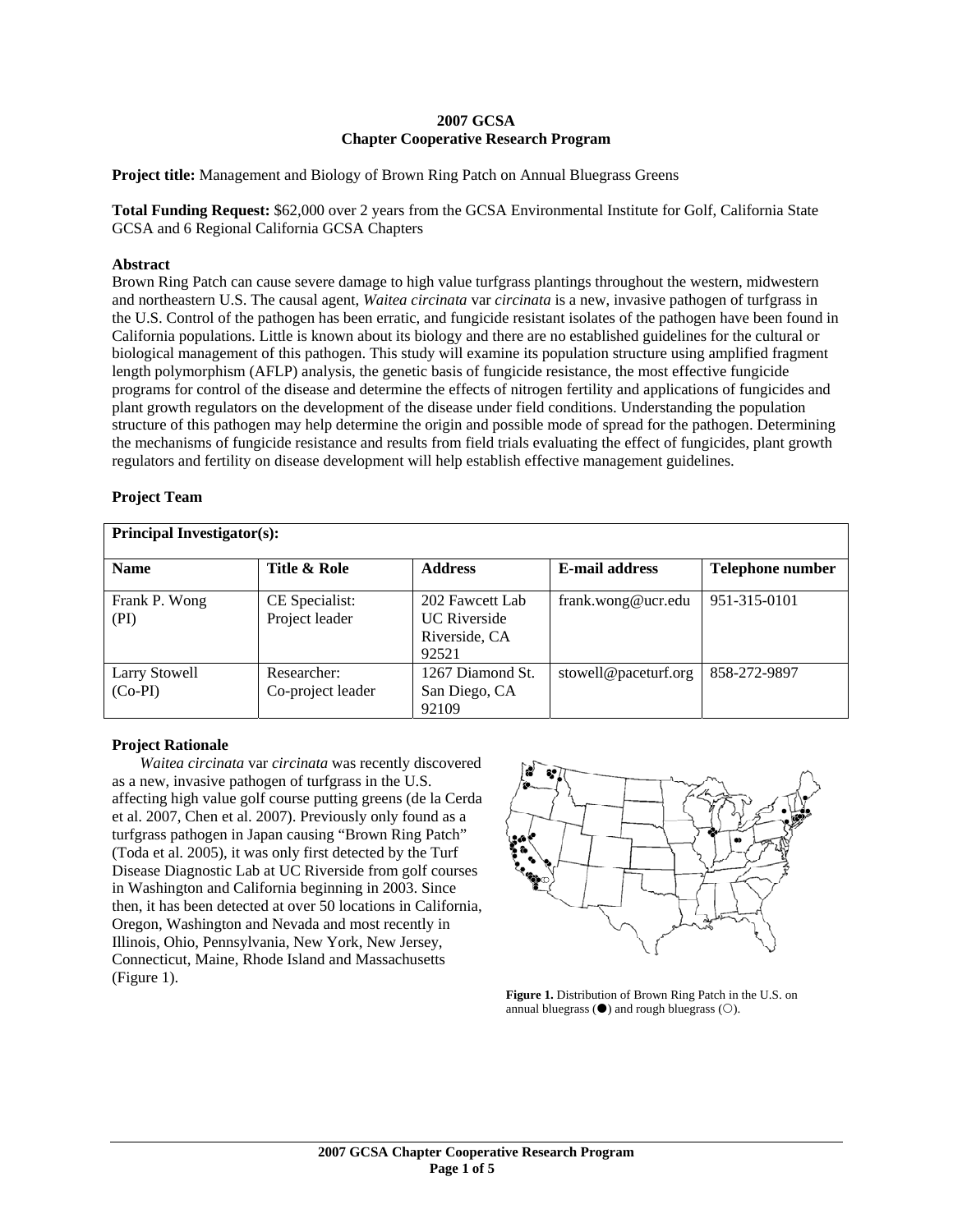

 Little is known about the biology, origin or method of spread in the U.S. for this pathogen and there is very limited information on effective control measures. Recent work in the Douhan and Wong labs has confirmed its identity using morphological and molecular methodologies (de la Cerda *et al.* 2007). It appears that the pathogen is closely related to two known pathogens of turfgrass, *Rhizoctonia zeae* (telemorph: *Waitea circinata* var *zeae*) and *Rhizoctonia oryzae* (*Waitea circinata* var *oryzae*) (Figure 2), but appears to be a separate species that had not been found as a pathogen of turfgrass until now. *Waitea circinata* var *circinata* appears to be able to cause damage to turf over a wide range of temperatures, having been observed at approximately 15 to 35ºC daytime temperatures. Symptoms are manifested as circular rings several cm to a meter in size that causes yellowing and necrosis of turf that is often difficult to recover from (Figures  $3 \& 4$ ). This wide temperature range is uncommon for many *Rhizoctonia* diseases (Burpee and Martin 1992) and this pathogen has been problematic for many golf courses as a year-round disease.

 There is no information available on the origin or spread of the disease. Information on the basic biology of the pathogen (reproduction, temperature and humidity requirements) would greatly help forecast periods of disease susceptibility. Understanding the population structure of the pathogen would also help potentially determine its origin and

method of spread (Milgroom 1996; Milgroom and Peever 2003). Recent work in the Douhan and Wong labs has shown that the pathogen is widespread in multiple states. Analysis of the ITS-region of approximately 50 isolates has indicated that there is appreciable genetic variation  $($   $\sim$  3%) in this region. This amount of variation is consistent with a pathogen that has been present, yet un-noticed as a disease agent, for a long period of time. Thus, we are

**Figure 1.** ITS-sequence similarity between *Waitea circinata* (*Rhizoctonia*) pathogens.

proposing to use AFLP markers to further explore this hypothesis since we have only looked at a single locus and AFLP markers span across the entire genome and are more appropriate markers for this kind of study. This type

of analysis will also let us examine genotypic diversity across California and other states to determine if there has been any possible spread across wide geographic distances.

 Practically, fungicidal control of this pathogen has been problematic. Often, repeated fungicide applications are required to halt the disease. Recent work by the Wong Lab has already identified that this pathogen is completely resistant to benzimidazole fungicides and potentially QoI-resistant isolates have already been identified from California populations (Rios et al*.* 2006). Laboratory trials have shown that fungicide timing is crucial for the control of the pathogen. In these tests, preventive applications of fungicides provided near complete control while





curative applications provided only 20 to 78% control (Wong and Kaminski 2007). The role of nitrogen in the management of this disease is unknown. Nitrogen is known to increase the severity of *R. solani* (Brown Patch) (Cubeta and Vilgalys 1997), but its effects are not well documented for other *Rhizoctonia*

**Figure 3.** Symptoms of *Waitea circinata* var. *circinata* on annual bluegrass (*Poa annua*).

**Figure 4.** Long term damage caused by *W. circinata* var *circinata* on annual bluegrass.

diseases (Couch 1995). Anecdotally, many of the locations with chronic Brown Ring Patch have been using low nitrogen fertility programs to increase ball roll and greens speed. Lack of recovery due to inadequate fertility seems to be a plausible reason for the increased severity of the disease at these locations. Also, the effect of plant growth regulators, such as Primo (trinexapac-ethyl) is unknown for Brown Ring Patch. Trinexapac-ethyl is commonly used on putting greens to reduce plant size in order to have increased ball roll on the greens surface (King et al. 1997) and its use has been observed in slowing recovery from Brown Ring Patch.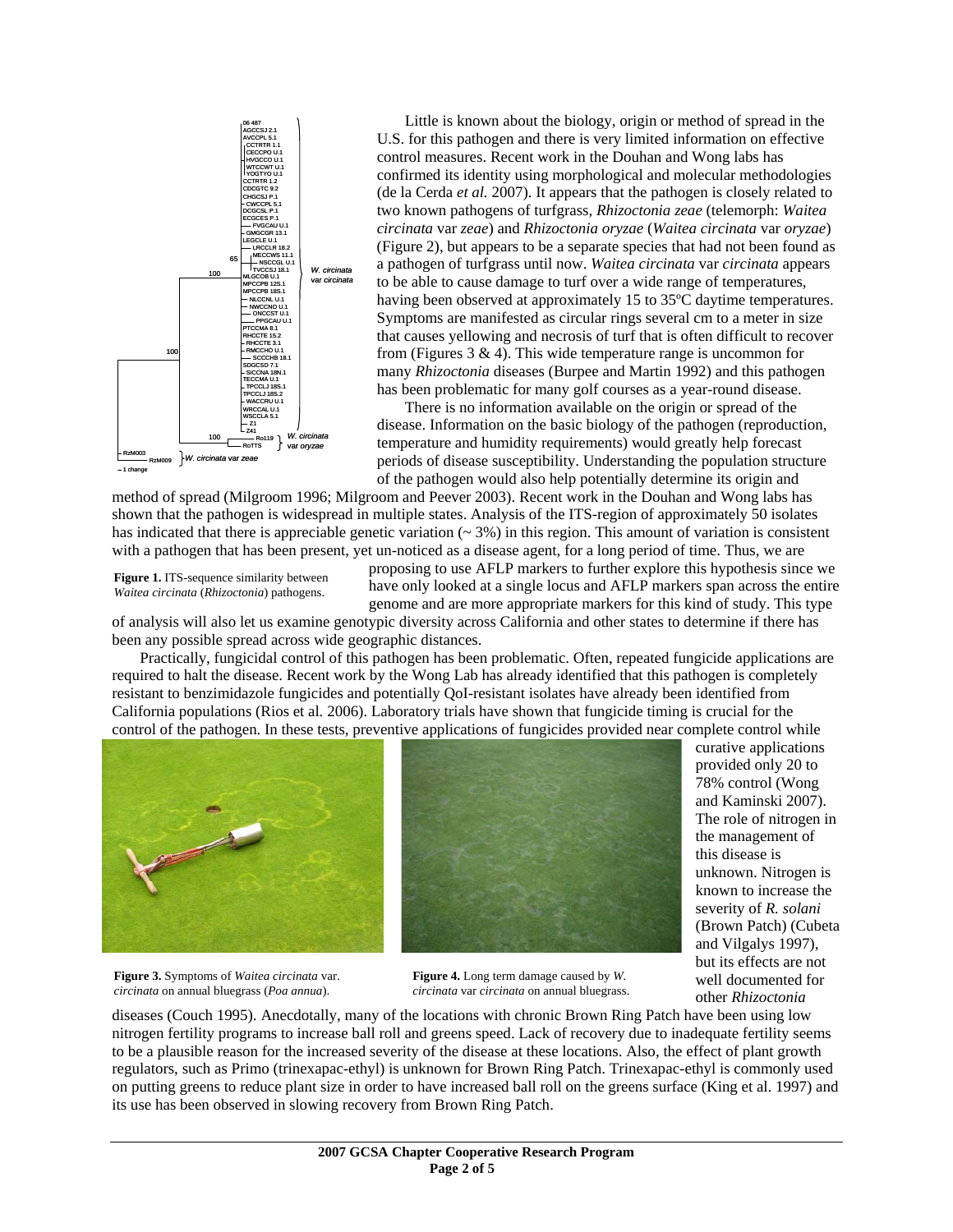The overall objectives of this proposed multi-year study is to understand the biology and population structure of *W. circinata* var *circinata* and what management practices are most effective in controling the disease. Based upon the results of the study, we would hope to implement sustainable best management strategies for golf course superintendents.

### **Benefits and Expected Results for Golf Course Superintendents**

 From a practical perspective, the information obtained by this study will provide tangible guidelines for effective turfgrass management practices. For a basic biology standpoint, the proposed research will allow for a better understanding of this new pathogen in the U.S. As an invasive pathogen, understanding the population structure in the U.S. will help us understand the pathogen's spread, perhaps helping to serve as a model system for the dissemination of invasive pests on golf courses.

 This research is timely in nature and will provide much needed information to golf course superintendents. Due to the recent discovery of this pathogen in other parts of the U.S., this research project also provides us with the opportunity to be the first to fully understand the biology and management of this pathogen at a national level.

 The tangible products that will be produced by this project include publications in *Golf Course Management*, University extension bulletins, management guidelines and information for educational presentations made at GCSA seminars. Information generated by this study will also provide suitable material for publication in scientific journals such as *Plant Disease* or *Crop Science*.

### **Project Objectives:**

- 1) Determine the population structure of *W. circinata* var *circinata* isolates using amplified fragment length polymorphism analysis (AFLP)
- 2) Characterize the molecular basis of benzimidazole and QoI-resistance in *W. circinata* var *circinata*
- 3) Determine effective fungicide programs, based on material selection and application timing.
- 4) Examine the effects of nitrogen fertility and a plant growth regulator (trinexapac-ethyl) on disease development on annual bluegrass putting greens

### **Project Action Plan and Methodology:**

### **Winter 2008**

- Determine the population structure of *W. circinata* var *circinata* isolates using amplified fragment length polymorphism analysis (AFLP)
	- o Over 60 isolates from California, the Midwest and Northeast have been collected and identified as *W. circinata* var *circinata*. Total genomic DNA will be extracted from isolates and digested with EcoRI and MseI restriction enzymes and specific adapter will be ligated onto the ends of the restriction fragments. Selective PCR amplification reactions will be performed with primers specific to the EcoRI and MseI adaptors that include two selective nucleotides at the 3' ends. A small population will be used to determine the most effective primer pairs that generate adequate polymorphism for AFLP analysis.
	- o Population genetic structure analysis may help to elucidate the origin and spread of the pathogen. If this pathogen in truly new to California, we would predict very little genotypic diversity and spread via clonal reproduction. However, if we find substantial genotypic diversity and no population subdivision, then this may indicate that this pathogen has been present for a long time and that other factors, such as environmental changes or altered turf management practices, have resulted in the 'appearance' of this disease. Preliminary analysis is in favor of the latter prediction. Therefore, our proposed research on the effects of management practices and disease development would be highly relevant at understanding this 'new' disease. Characterizing the isolates would also allow us to use different individuals in the fungicide resistance allele characterization and in inoculation studies for disease development in the field and in the greenhouse.

#### **Spring/Summer 2008**

 Conduct fungicidal control studies. Fungicides from the QoI (azoxystrobin, pyraclostrobin) and DMI (propiconazole, tebuconazole, myclobutanil, triadimefon) classes, flutolanil, polyoxin-D, and fludioxonil will be used in field studies to determine the effect of fungicide application timing at sites where the disease has been problematic. Fungicide applications will be initiated at different intervals based on soil temperatures, a possible environmental predictor for outbreaks. The trials will be replicated in two locations in southern California (Riverside, San Diego) and one location in northern California (San Jose).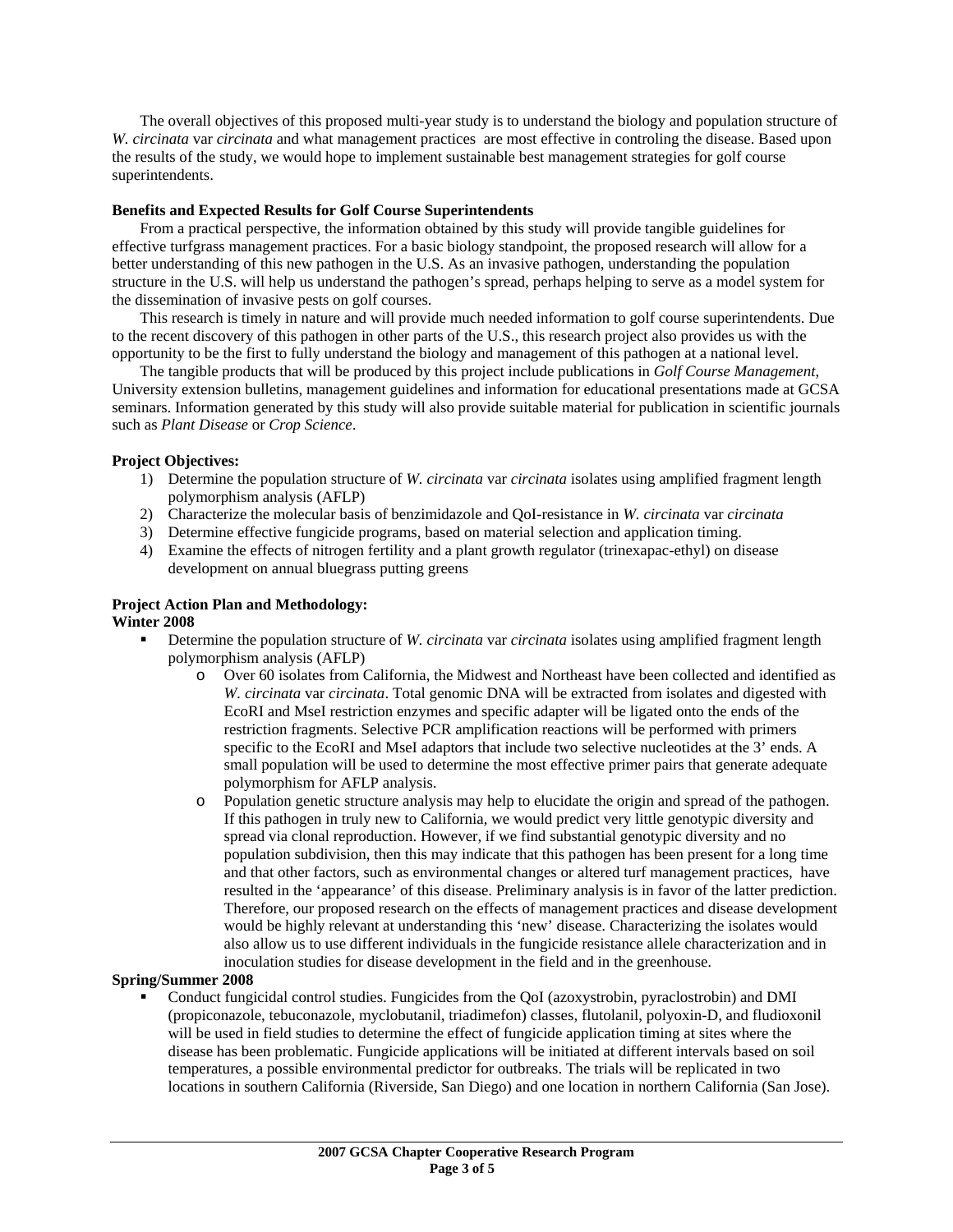- Examine the effects of nitrogen fertility and a plant growth regulator (trinexapac-ethyl) on disease development on annual bluegrass putting greens
	- $\circ$  Experimental treatments to be implemented include nitrogen in CaNO<sub>3</sub> and urea forms applied at the equivalent rates of 0, 6.1, 12 and 24 kg nitrogen /ha. The effect of the plant growth regulator (PGR) trinexapac-ethyl will also be examined at the rates of 0, 24, 48 and 96 g/ha. Treatments will be applied in combination in a split-block design. Independently funded fungicide efficacy trials will be performed in conjunction with the fertility/PGR trials. Disease will be evaluated approximately two times per month from each site.
- Assemble and identify additional *W. circinata* var *circinata* isolates from locations in Calfornia and other U.S. States through the diagnostic lab to use in additional AFLP studies.

# **Fall 2008/Winter 2009**

- Complete the AFLP characterization of *W. circinata* var *circinata* isolates and analyze the population structure.
- Characterize the molecular basis of benzimidazole and QoI-resistance in *W. circinata* var *circinata*
	- o Beta tubulin genes from isolates appearing sensitive and resistant to benzimidazole fungicides will be sequenced and characterized. Mutations in fungal beta tubulin are commonly associated with benzimidazole resistance in fungi. (Davidse 1986)
	- o Cytochrome b genes from isolates appearing sensitive and resistant to QoI fungicides will be sequenced and characterized. Mutations in cytochrome b are commonly associated with QoI resistance in fungi. (di Rago et al. 1989)

# **Spring/Summer 2009**

Repeat field trials examining the effect of fungicides, fertility and plant growth regulators.

## **Fall 2009**

Summarize and publish project results, finish additional experiments

# **Project Results Dissemination Plan**

Key results form this project will be disseminated through several routes including:

- Local and national GCSA meeting presentations
- Publication of results in *Golf Course Management*
- Publication in scientific journals such as *Plant Disease*, *Phytopathology* and *Crop Science*

# **Budget Description**

 The requested funds will be used to support the research efforts of one PhD level student (C. Chen) in Dr. Wong's lab by providing funds for her salary, experiment supplies and travel to research locations. Since the limit for the Chapter Cooperative Research Program is \$10,000/year and, State and Regional California Chapters have historically limited research budgets, we are only requesting \$62,000 from these funding agencies. According to the proposal guidelines, the total contributions from the California State and Regional chapters will match or exceed the \$10,000 spent by the national GCSA towards funding this project. However, individual chapters are free to contribute more than the \$3,000 requested. Due to the importance of the problem, costs not covered by state and national GCSA-funding will be covered by other resources from Wong's program.